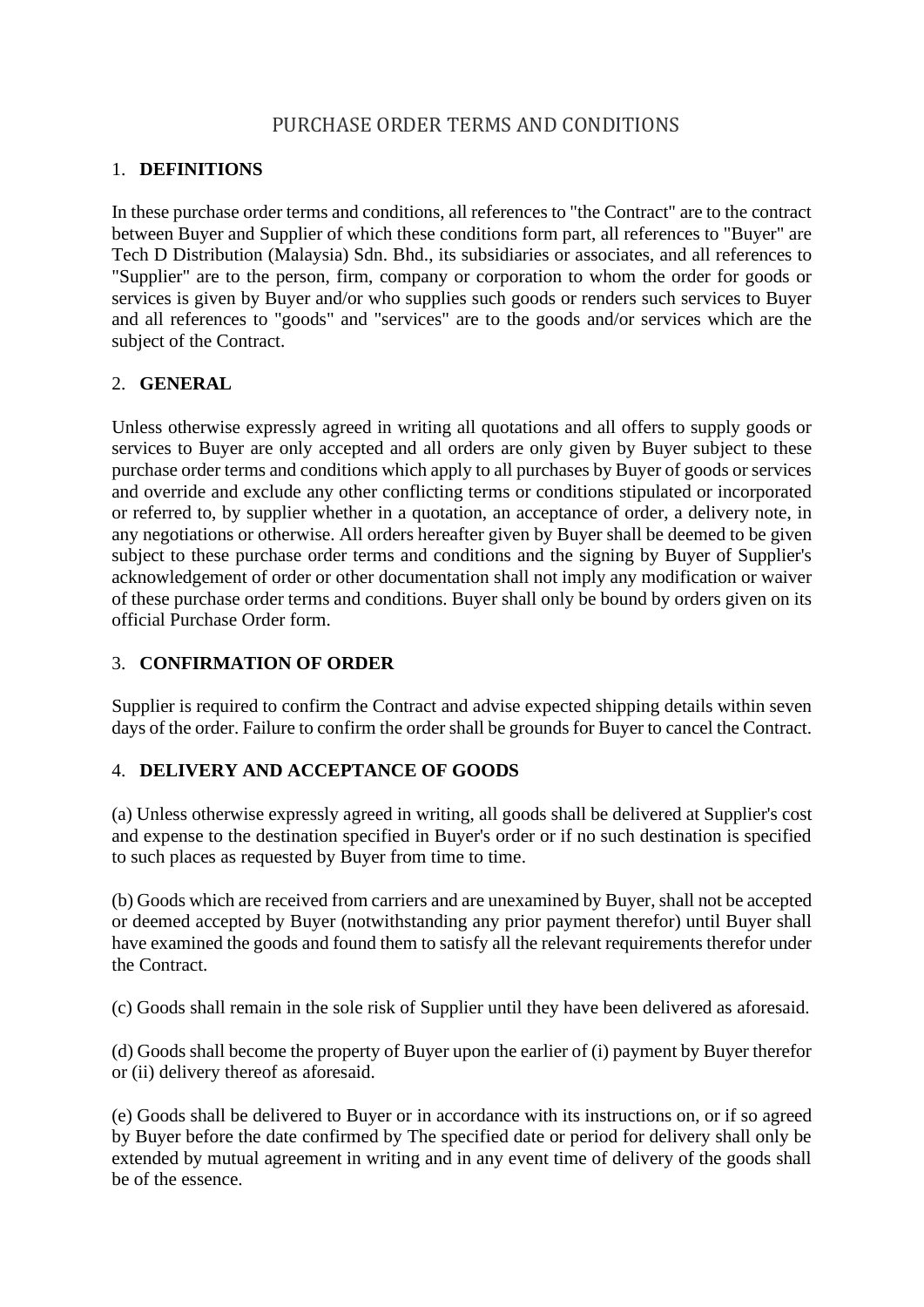(f) Shipping marks specified in the contract shall be prominently displayed on the outside of all packaging.

(g) If goods are not delivered in accordance with, or do not conform to the requirements of the Contract, then without prejudice to any other available remedies Buyer shall be entitled to reject the goods (in which event property and risk therein shall remain with or revert to Supplier as the case may be); impose liquidated damages at the rate of one percent (1%) of the purchase price per week or part thereof up to a maximum of ten percent (10%) of the purchase price; and/or cancel the Contract or the delivery of any undelivered balance of the goods including further instalment of goods where delivery by instalments has been expressly agreed.

# 5. **QUALITY OF GOODS**

Goods shall conform to the specification and description referred to in the Contract and to the sample (if any) approved by Buyer and shall in any event be of merchantable quality, free from defect in material or workmanship, and fit in all respects for such purposes as may be made known by Buyer to Supplier (in which case Buyer relies and shall be entitled to rely on Supplier's skill and judgement).

# 6. **PACKAGING**

(a) Goods shall be properly packed so as to reach their destination in good condition under normal conditions of transportation and shall be marked as specified by Buyer.

(b) Unless otherwise agreed in writing all packaging shall be free and non-returnable.

### 7. **PERFORMANCE OF SERVICES**

(a) Supplier shall commence and complete the performance of services for Buyer within the times specified in Buyer's order or if no such times are so specified within a reasonable time after receipt of the order by Supplier and time for the performance of services shall be of the essence.

(b) Supplier shall perform services so as to satisfy in all respects the requirements of Buyer's order and shall in any event carry out services in a proper workmanlike and safe manner using reasonable care and skill and suitable equipment methods and materials which shall be of merchantable quality and fit for the purposes for which they are used.

(c) Services shall be performed and any product thereof shall remain at the sole risk of Supplier until such services have been completed in accordance with the terms of the Contract and approved and accepted by Buyer provided that unless otherwise specified in Buyer's order risk shall be deemed to have passed to Buyer if Buyer has not notified Supplier of such approval and acceptance (or of rejection) within one month after the completion of the services.

(d) Where the services to be performed by Supplier include the construction, erection or installation of anything on Buyer's premises or other works or services involving the transfer of property in anything to Buyer property therein shall pass to Buyer upon the earliest of (i) such thing becoming part of Buyer's premises (ii) payment by Buyer therefor or (iii) approval and acceptance thereof by Buyer as aforesaid.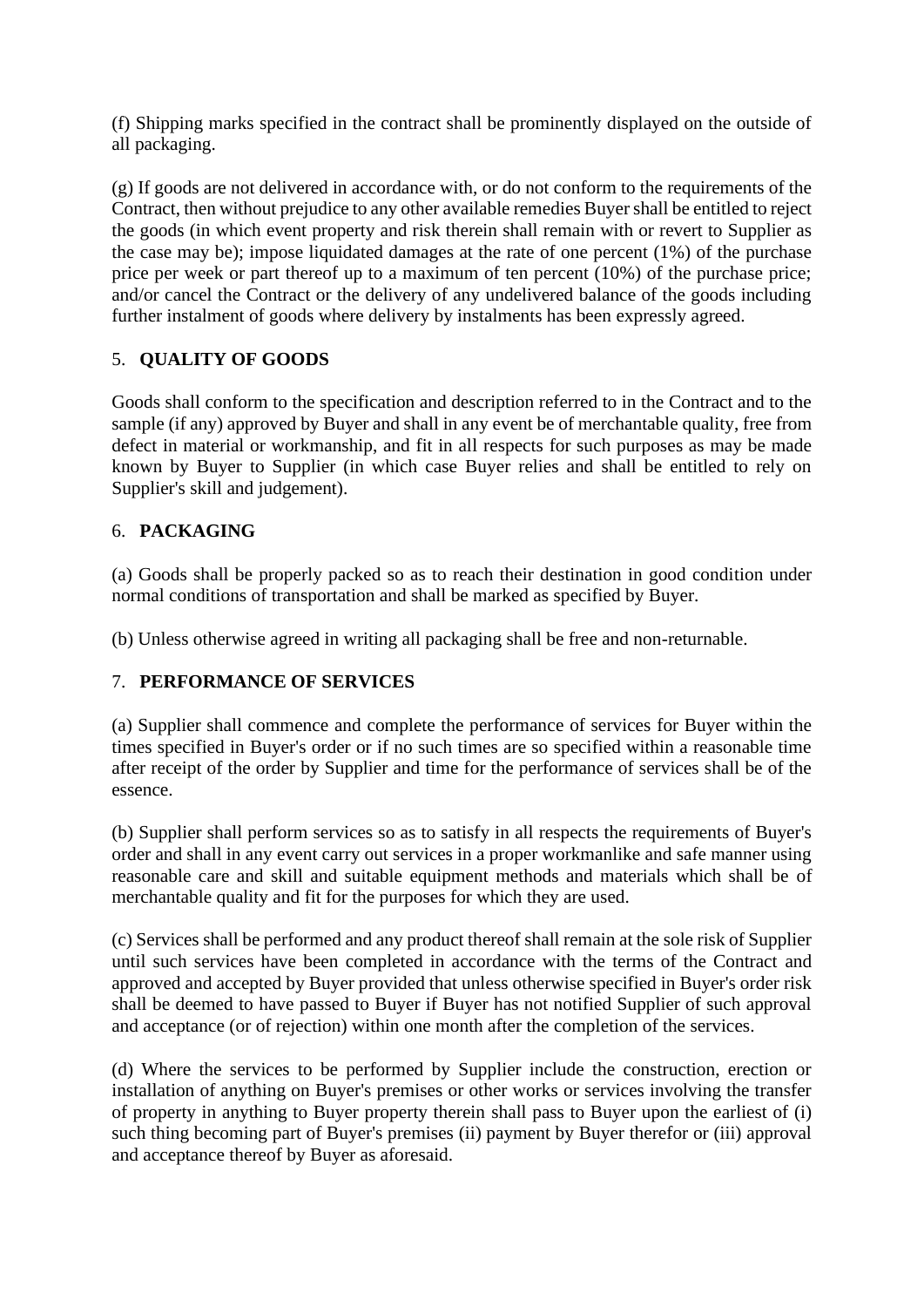(e) Supplier shall observe and shall ensure that its employees and other persons under its control including any subcontractors observe and comply with all Buyer's safety and other regulations whilst on Buyer's premises.

(f) If services are not performed in accordance with the requirements of the Contract then without prejudice to any other available remedies Buyer shall be entitled to reject any product of such services in which event property and risk therein shall remain with or revert to Supplier (as the case may be) and to cancel the Contract.

(g) Supplier shall only be entitled to invoice Buyer the price payable for services, when the services are signed off as completed by Buyer, provided that no payment shall be considered as evidence of the quality of any services to which such payment relates. Payments made by Buyer hereinunder shall not prejudice Buyer's right to reject deficient services or Supplier's responsibility to rectify deficient services.

### 8. **INDEMNITY AND INSURANCE**

(a) Supplier shall be responsible for and shall indemnify Buyer against all claims, demands, actions, losses, liabilities, damages, costs and expenses of whatsoever nature in respect of injury to or death of any person whatsoever or in respect of loss of or injury or damage to any property whatsoever or in respect of other loss injury or damage howsoever caused and wheresoever arising which may at any time occur as a result, whether directly or indirectly, of goods or services not being supplied in accordance with the Contract and these conditions or of any act or omission whatsoever of Supplier, its servants, agents, subcontractors or persons under its control.

(b) Supplier shall at all times effect and maintain suitable and sufficient insurance cover against all those risks specified in paragraph 8(a) above and shall provide evidence of such insurance cover to Buyer upon request.

# 9. **PRICE AND PAYMENT**

(a) Unless otherwise expressly agreed in writing the price specified in Buyer's order for the supply of the goods or services shall be a fixed price inclusive of all applicable duties levies and taxes in force at the time of the making of the Contract (any subsequent change in such duties levies or taxes beyond Supplier's control shall result in a corresponding adjustment to the price) and (in the case of the supply of goods) inclusive of the costs of and incidental to delivery in accordance with paragraph 4(a) above.

(b) Buyer shall be entitled to deduct any monies due from Supplier to Buyer from any monies due from Buyer to Supplier whether under the Contract or otherwise.

(c) Buyer shall be entitled to withhold any payment for defective goods on arrival, delay in delivery and any amount in dispute.

### 10. **PATENTS AND OTHER RIGHTS**

(a)Supplier shall not supply goods or services to Buyer the use, sale or other enjoyment of which shall infringe any patent, trademark, design or other industrial property rights provided that Supplier shall not be responsible for any such infringement arising solely as a result of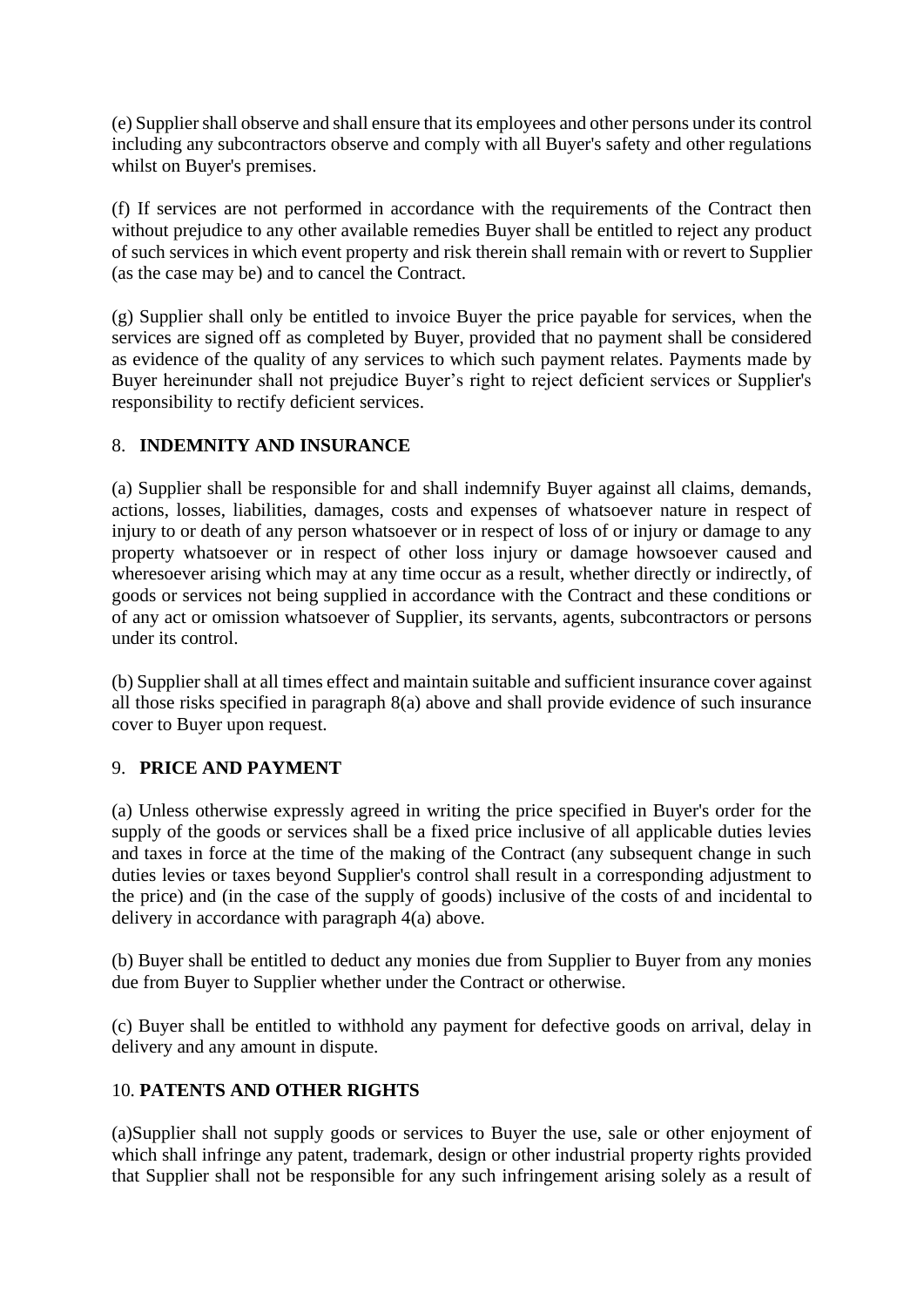Supplier utilising Buyer's designs, processes or equipment in connection with the supply of goods or services.

(b) All Buyer's designs, processes, equipment and knowhow made available by Buyer to Supplier in connection with the performance of the Contract shall at all times remain the property of Buyer, shall only be used by Supplier for the purposes of the Contract and shall be kept confidential by Supplier to the extent not then publicly available.

### 11. **LIENS**

All liens or rights of lien of Supplier and/or its subcontractors in respect of any goods or services supplied shall be released and waived or deemed released and waived as soon as property in such goods or the product of such services has passed to Buyer.

### 12. **FORCE MAJEURE**

If Buyer's business or any relevant part thereof is suspended, interrupted or restricted as a result of any strike, lockout, industrial dispute, war, riot, civil disorder, fire, explosion, flood, epidemics, accident, plant breakdown, intervention of government or other authority or any other cause beyond Buyer's reasonable control Buyer shall be entitled to postpone, reduce or cancel the delivery of goods and the performance of service during any such period of suspension, interruption or restriction provided always that either Buyer or Supplier shall be entitled by giving notice in writing to the other to terminate the Contract in the event that such period of suspension, interruption or restriction continues for six (6) weeks or more provided such termination shall be without prejudice to any accrued rights of either party.

### **BANKRUPTCY AND LIQUIDATION**

If Supplier shall become insolvent or bankrupt or commit any act of bankruptcy or shall go or be put into liquidation, receivership or judicial management or shall enter or propose to enter into any arrangement or composition with creditors or if a receiver or judicial manager shall be appointed of Supplier's assets or undertaking or any part thereof or if any distress or execution shall be levied thereover, Buyer may (without prejudice to any other rights which it may have) terminate the Contract and/or refuse to accept further deliveries of goods or performance of services.

# 14. **ANTI-BRIBERY AND CORRUPTION**

(a) The Supplier represents, warrants and agrees that the Supplier and all of its Personnel:

- are in compliance and will remain in compliance with all applicable anti- bribery Laws including but not limited to the Malaysian Anti-Corruption Commission Act 2009, UK Bribery Act 2010 and U.S. Foreign Corrupt Practices Act (collectively, "**Anti- Bribery Laws**"); and
- prior to entering into this Contract has not, and shall not during the term of this Contract, give or offer to give or authorize to give to any person, or request or accept or authorize the request or acceptance of, directly or indirectly, any gratification, including any gift